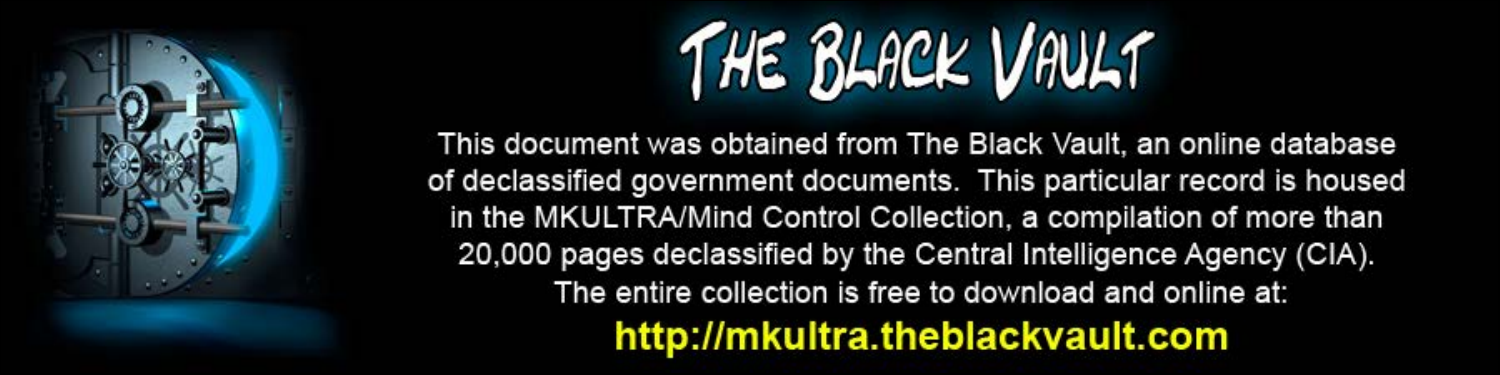The United States Covernment, as represented by the Central Intelligence Agency, hereby contracts with you for the submission of a medical report, the subject matter of which has or will be made known to you, under the following terms and conditions:

Dr.

 $\mathbf{D}_{3,21}$ 

1. Compensation. In full consideration for the submission of said report, you will be paid a \$500 fee. Two hundred dollars (\$200) of said fee will be paid you upon the execution of this contract by the Contracting Officer. Upon the unisinatory completion and submission of said report you will receive a s500 payment. No Feueral income tax will be varifield from this fee, but it will be your responsibility to report such income under existing Federal income tax laws and regulations. The Central Intelligence Agency stands ready to assist you as to the method to be followed in reporting this fee on your Federal income tax return in order to preserve security.

2. Execution of Documents. If, in the performance of services under this contract, you assume the custody of Government funds or take title of record to property of any nature whatsoever and whorever situate, which property has in fact been purchased with monies of the U.S. Government, you hereby recognize and acknowledge the existence of a trust relationship. either express or constructive, and you agree to execute whatever documents may be required by CIA to evidence this relationship.

3. Status. You are not an employee of the United States Government under this agreement and are not entitled to any benefits normally incident to an employee status.

Secrecy. You will be required to keep forever secret this contract and all information which you may obtain by reason hereof (unless released in writing by CIA from such obligation), with full knowledge that violation of such secrecy may subject you to criminal prosecution under the Espionage Laws, dated 25 June 1948, as amended, and other applicable laws and regulations. 10월 19일 - 1월 19일 - 19

ИW.

Instructions received by you from CIA in briefing, 5. Instructions. training or officitwise are a part of this contract and are incorporated herein, provided that such instructions are not inconsistent with the terms nereof.

6. Unauthorized Commitments. No promises or commitments perining to really previous or emadia clier is in those eremon a stigulatos. in whening an each agroundent or any amonoment wereto saml be busing of the Government.